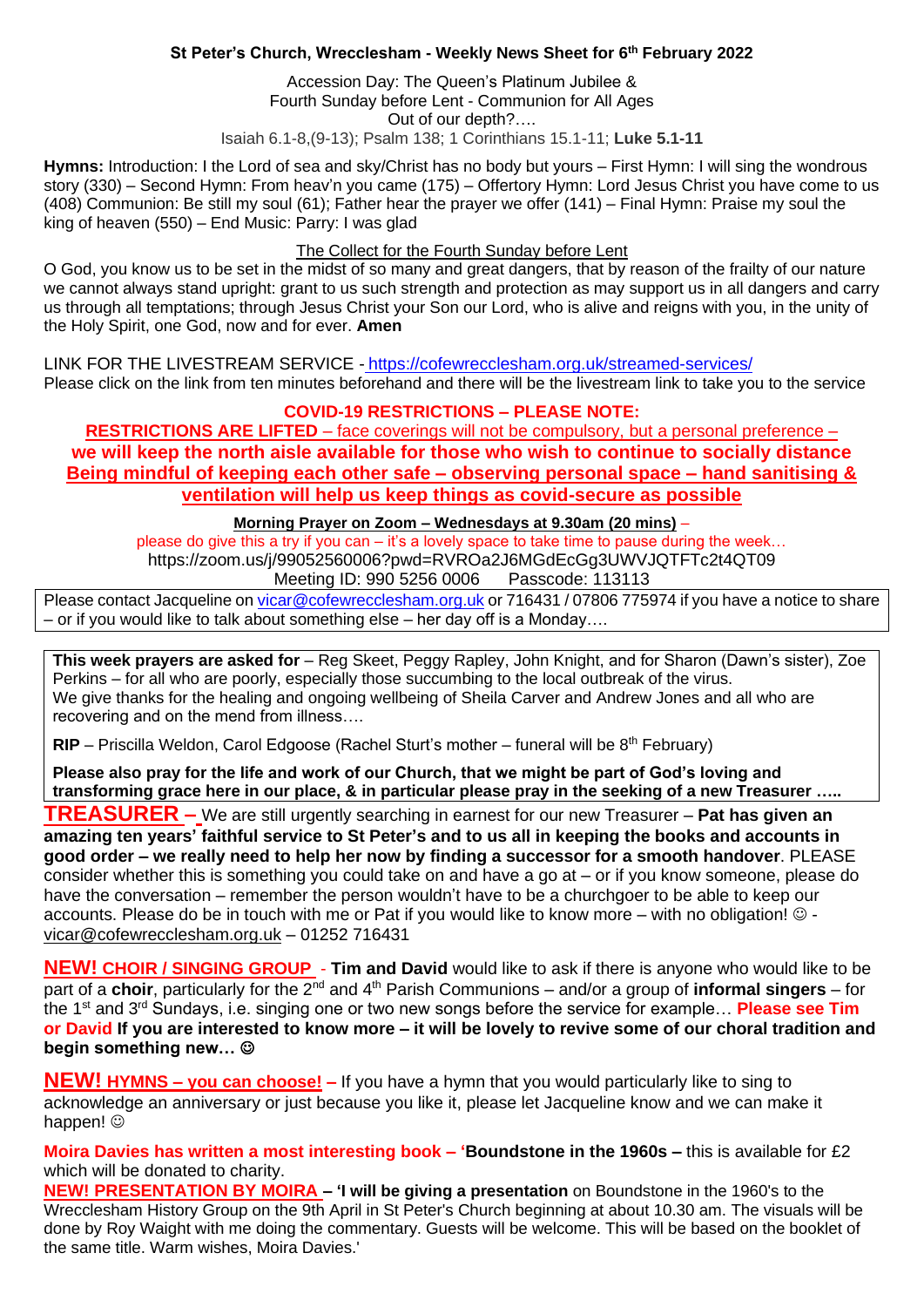**NEW! - Calling all budding article-writers – for the Parish Magazine! –** Roger and the team are doing a stirling job keeping the magazine published and delivered – thank you team magazine! However in order to keep articles interesting it would be good to have **monthly guest 'Co-editors** – who would be able to **offer two or three articles which could be anything at all** – from holiday memories – hobby interests – favourite book reviews – poems – anything at all! **Please be bold and share with us snippets of interest that will interest us all!** ☺ **If you can take part please let Jacqueline know** – [vicar@cofewrecclesham.org.uk](mailto:vicar@cofewrecclesham.org.uk) – Tel: 716431 - and you can liaise about which month you would like to choose.

**A CALL FOR PCC MEMBERS, PLEASE! –** we will be thin on the ground of PCC members at the next APCM – please do think about coming on board with this – we meet every two months to think about the business and spiritual side of the church because actually – there is no separation, we can't do one without the other – **Please do pray about this and see if you might be able serve in this way.** Please see Jacqueline or Rob or any of the current PCC members if you would like to know more….

**BAPTISM AND/OR CONFIRMATION: Affirming our faith – all ages:** if you would like to consider affirming your journey of faith through Baptism and/or Confirmation, then please come and speak to Jacqueline about preparing for this very special occasion – it will be lovely to share the journey with you....  $\odot$  (07806 775974 / 01252 716431 – [vicar@cofewrecclesham.org.uk](mailto:vicar@cofewrecclesham.org.uk) )

### **NEW! – Living in Love and Faith – Another chance to try this thought-provoking course** - Began Thursday 3rd February at 8pm **–** this might not be something you would usually take part in but I really heartily recommend coming along…

What does it mean to be human? How should Christians respond to changing patterns in sexuality and relationships in society? What does it mean for followers of Jesus to walk in love, faith and holiness today? This five-part online course, explores questions of identity, relationships, and sexuality in the light of our Christian faith. In each session, we'll watch some videos together, have a Bible study, and spend time talking and reflecting. The aim is for this to be a safe, respectful, and honest space, where we listen to and learn from each other. Please email Naomi [\(nrparkintyrie@gmail.com\)](mailto:nrparkintyrie@gmail.com) to sign up for the course, or if you'd like more information. You can also visit the LLF Learning Hub [\(https://llf.churchofengland.org/\)](https://llf.churchofengland.org/) for some fantastic resources – including podcasts, film clips, and reading suggestions.

# **Lion's Project Wenceslas fighting fuel poverty**

On the 25<sup>th</sup> Nov the Lions are launching their initiative encouraging people to share their winter fuel allowance with those who need extra funds. With the rise in fuel prices, donating this year is more important than ever. The money goes straight to utility companies and allows fuel cards to be topped up; there is no limit on the relief as well. If you know anyone in need, please refer them to the Lions, a referral can come from any organisation. Attached is the application form for referring someone. For more details: [https://www.lionsgiving.co.uk/Appeal/farnhamwenceslas](https://emea01.safelinks.protection.outlook.com/?url=https%3A%2F%2Fwww.lionsgiving.co.uk%2FAppeal%2Ffarnhamwenceslas&data=04%7C01%7C%7C670ac8773ce941dc31c808d9ae5c7915%7C84df9e7fe9f640afb435aaaaaaaaaaaa%7C1%7C0%7C637732534462155920%7CUnknown%7CTWFpbGZsb3d8eyJWIjoiMC4wLjAwMDAiLCJQIjoiV2luMzIiLCJBTiI6Ik1haWwiLCJXVCI6Mn0%3D%7C3000&sdata=jYT55VrvJZ%2FRUdhMQwgg2DCNmThy7EdE8MyPg1JZd9o%3D&reserved=0)

**COLLECTING BOX FOR USED STAMPS –** The box is at the back of the Church in aid of the RNIB and Wendy will send them of in the New Year – thank you, Wendy!

**WRECCLESHAM OVER 60'S –** On 2nd and 4th Tuesdays of each month @ 1.30pm – a lovely group meet at the Leverton Hall – please pick up a leaflet for information….

# **Thank you**

- To those who have helped with services today & supplied refreshments very much appreciated and valued
- Thank you to Jill Yates for the beautiful flowers these past couple of weeks..
- Thank you to Naomi and Steven for leading the LiLF course over the next few weeks
- Thank you to all our servers, stewards, readers and intercessors and musicians(!) who give their time and efforts into make our services run well and reverently – we are blessed….

REMINDER – A short version of **Daily Prayer is available on the Church of England Website and as an App.** <https://www.churchofengland.org/prayer-and-worship/join-us-service-daily-prayer> [Download Time To Pray app](https://www.chpublishing.co.uk/apps/time-to-pray)  [Access the text online](https://www.churchofengland.org/prayer-and-worship/join-us-in-daily-prayer/prayer-during-day-contemporary-Saturday-30-January-2021)

**Farnham Foodbank** – THE BASKET IS NOW LOCATED AT THE CHURCH!

- **Please only donate long-life goods – fresh and perishable goods cannot be accepted –** thank you for all that you contribute
- Please continue to put donations in the basket at St Peter's, and Lizzy Hendry & Stephanie Robinson will kindly be taking the food to the Foodbank. **Jacqueline holds Foodbank vouchers** - please contact her if you or anyone you know would benefit.
- They urgently need **Cuppa Soup or sachet soups – tinned fruit in juice – peanut butter – milk powder (@6/2)**

St Peter's WhatsApp Group – a lovely way to share little bits and pieces of our daily lives and thoughts – Please be in touch with Jacqueline 07806 775974 or [vicar@cofewrecclesham.org.uk](mailto:vicar@cofewrecclesham.org.uk) who can pass your details to Naomi....